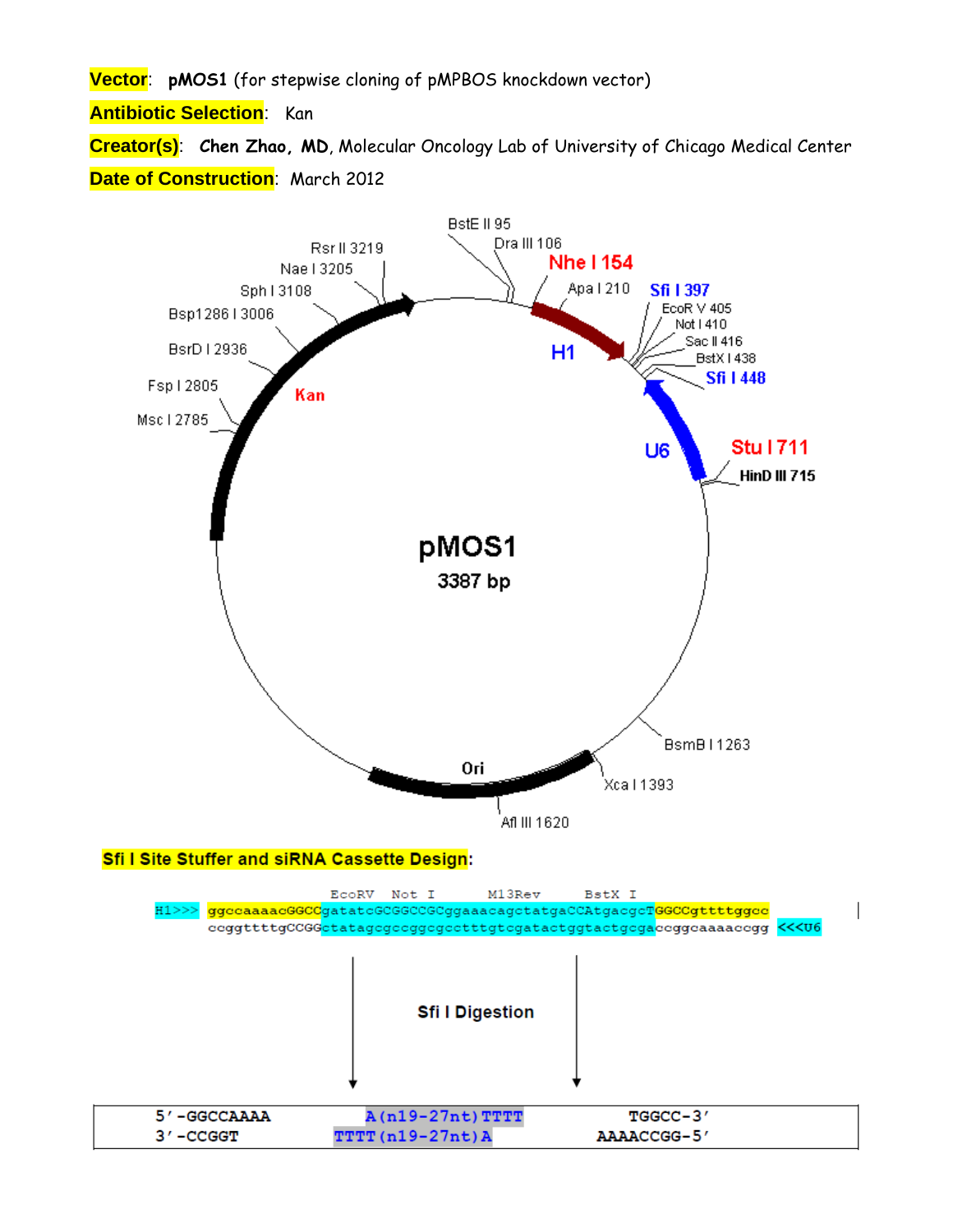## pMOS1 Full-Length Sequence

GGAAACAGCTATGACCATGATTACGCCAAGCTCGAAATTAACCCTCACTAAAGGGAACAAAAGCTGGTACGAGGACAGGCTG GAGCCATGGCTGGTGACCACGTCGTGGAATGCCTTC<mark>GaattAATTC</mark>AGCACCTGCACATGGGACGTCGAgGCTAGCagctta attcgaacgctgacgtcatcaacccgctccaaggaatcgcgggcccagtgtcactaggcgggaacacccagcgcgcgtgcgc cctggcaggaagatggctgtgagggacaggggagtggcgccctgcaatatttgcatgtcgctatgtgttctgggaaatcacc ataaacgtgaaatgtctttggatttgggaatcttataagttctgtatgagaccacagatcggccaaaacggccgatatcGCG GCCGCggaaacagctatgaCCAtgacgcTggccgttttggcctcctttccacaagatatataaagccaagaaatcgaaatac tttcaagttacggtaagcatatgatagtccattttaaaacataattttaaaactgcaaactacccaagaaattattactttc atgcaaatatgaaggaatcatgggaaataggccctcttcctgcccgaccttAGGCCTAAGCTTGCCTAATCGGACGAAAAAA TGACCATGATTACGCCAAGCTCCAATTCGCCCTATAGTGAGTCGTATTACAATTCACTGGCCGTCGTTTTACCCGGATCTGC ATCGCAGGATGCTGCTGGCTACCCTGTGGAACACCTACATCTGTATTAACGAAGCGCTGGCATTGACCCTGAGTGATTTTTC TCTGGTCCCGCCGCATCCATACCGCCAGTTGTTTACCCTCACAACGTTCCAGTAACCGGCATGTTCATCATCAGTAACCCG TATCGTGAGCATCCTCTCTCTTTCATCGGTATCATTACCCCCATGAACAGAAATCCCCCTTACACGGAGGCATCAGTGACC AAACAGGAAAAAAACCGCCTTAACATGGCCCTTTATCAGAAAGCAAACATTAACGCTTCTGGAGAAAACTCAAGGAGCTGG TGATGACGGTGAAAACCTCTGACACATGCAGCTCCCGGAGACGGTCACAGCTTGTCTGTAAGCGGATGCCGGAGCAGACAA GCCCGTCAGGGCGCGTCAGCGGGTGTTGGCGGGTGTCGGGGCGCAGCCATGACCCAGTCACGTAGCGATAGCGGAGTGTATA CTGGCTTAACTATGCGGCATCAGAGCAGATTGTACTGAGAGTGCACCATATGCGGTGTGAAATACCGCACAGATGCGTAAGG AGAAAATACCGCATCAGGCGCTCTTCCGCTTCCTCGCTCACTGACTCGCTGCGCTCGGTCGTTCGGCTGCGGCGAGCGGTAT CAGCTCACTCAAAGGCGGTAATACGGTTATCCACAGAATCAGGGGATAACGCAGGAAAGAACATGTGAGCAAAAGGCCAGCA AAAGGCCAGGAACCGTAAAAAGGCCGCGTTGCTGGCGTTTTTCCATAGGCTCCGCCCCCCTGACGAGCATCACAAAAATCGA CGCTCAAGTCAGAGGTGGCGAAACCCGACAGGACTATAAAGATACCAGGCGTTTCCCCCTGGAAGCTCCCTCGTGCGCTCTC CTGTTCCGACCCTGCCGCTTACCGGATACCTGTCCGCCTTTCTCCCTTCGGGAAGCGTGGCGCTTTCTCATAGCTCACGCTG TAGGTATCTCAGTTCGGTGTAGGTCGTTCGCTCCAAGCTGGGCTGTGTGCACGAACCCCCCGTTCAGCCCGACCGCTGCGCC TTATCCGGTAACTATCGTCTTGAGTCCAACCCGGTAAGACACGACTTATCGCCACTGGCAGCAGCCACTGGTAACAGGATTA GCAGAGCGAGGTATGTAGGCGGTGCTACAGAGTTCTTGAAGTGGTGGCCTAACTACGGCTACACTAGAAGGACAGTATTTGG GGTGGTTTTTTTGTTTGCAAGCAGCAGATTACGCGCAGAAAAAAAGGATCTCAAGAAGATCCTTTGATCTTTTCTACGGGGT CTGACGCTCAGTGGAACGAAAACTCACGTTAAGGGATTTTGGTCATGAGATTATCAAAAAGGATCTTCACCTAGATCCTTTT AAATTAAAAATGAAGTTTTAAATCAATCTAAAGTATATATGAGTAAACTTGGTCTGACAGTTACCAATGCTTAATCAGTGAG GCACCTATCTCAGCGATCTGTCTATTTCGTTCATCCATAGTTGCCT<mark>GAC</mark>TCCCC<mark>GTC</mark>ATTCAAATATGTATCCGCTCATGAG ACAATAACCCTGATAAATGCTTCAATAATATATATGATTGAACAAGATGGATTGCACGCAGGTTCTCCGGCCGCTTGGGTGGAG AGGCTATTCGGCTATGACTGGGCACAACAGACAATCGGCTGCTCTGATGCCGCCGTGTTCCGGCTGTCAGCGCAGGGGCCC GACGGGCGTTCCTTGCGCAGCTGTGCTCGACGTTGTCACTGAAGCGGGAAGGGACTGGCTGCTATTGGGCGAAGTGCCGGGG CAGGATCTCCTGTCATCTCACCTTGCTCCTGCCGAGAAAGTATCCATCATGGCTGATGCGATGCGGCGGCTGCATACGCTTG TCAGGATGATCTGGACGAAGAGCATCAGGGGCTCGCGCCAGCCGAACTGTTCGCCAGGCTCAAGGCGAGCATGCCCGACGGC GAGGATCTCGTCGTGACCCATGGCGATGCCTGCTTGCCGAATATCATGGTGGAAAATGGCCGCTTTTCTGGATTCATCGACT GTGGCCGGCTGGGTGTGGCGGACCGCTATCAGGACATAGCGTTGGCTACCCGTGATATTGCTGAAGAGCTTGGCGGCGAATG GGCTGACCGCTTCCTCGTGCTTTACGGTATCGCCGCTCCCGATTCGCAGCGCATCGCCTTCTATCGCCTTCTTGACGAGTTC TTCTGACCTTTCGTCTTCAAGaatt

|         | Unique enzymes in pMOS1: |    |  |
|---------|--------------------------|----|--|
| BstE II | G`GTNAC.C                | 95 |  |

| PflM I    | CCAN, NNN`NTGG  | 106  |
|-----------|-----------------|------|
| Dra III   | CAC, NNN`GTG    | 106  |
| Bsm I     | GAATG, C 7      | 116  |
| Bsq I     | GTGCAG 22/20    | 120  |
| Nhe I     | G`CTAG, C       | 154  |
| Bsp120 I  | G`GGCC, C       | 206  |
| Apa I     | G, GGCC 'C      | 210  |
| BssH II   | G`CGCG, C       | 236  |
| Ssp I     | AAT ATT         | 295  |
| Bsa I     | GGTCTC 7/11     | 371  |
| ECOR V    | GAT ATC         | 405  |
| Not I     | GC`GGCC,GC      | 410  |
| Sac II    | CC, GC 'GG      | 416  |
| BstX I    | CCAN, NNNN`NTGG | 438  |
| Eco0109 I | RG`GNC, CY      | 687  |
| Bsu36 I   | CC`TNA,GG       | 706  |
| Stu I     | AGG   CCT       | 711  |
| HinD III  | A`AGCT, T       | 715  |
| BsaB I    | GATNN NNATC     | 819  |
| Eco47 III | AGC GCT         | 876  |
| Psp1406 I | AA`CG, TT       | 947  |
| BsmB I    | CGTCTC 7/11     | 1263 |
| Acc I     | GT`MK, AC       | 1392 |
| Bst1107 I | GTA TAC         | 1393 |
| Xca I     | GTA TAC         | 1393 |

| Afl III   | A CRYG, T              | 1620 |
|-----------|------------------------|------|
|           |                        |      |
| Msc T     | TGG CCA                | 2785 |
| Fsp I     | TGC GCA                | 2805 |
| BsrD I    | GCAATG, 8              | 2936 |
| Bsp1286 I | G.DGCH C               | 3006 |
| Sph I     | G.CATG'C               | 3108 |
| NgoM I    | $G$ $CCGG$ , $C$       | 3203 |
| Nae T     | GCC GGC                | 3205 |
| Rsr II    | CG`GWC.CG              | 3219 |
| Bbs T     | GAAGAC 8/12            | 3369 |
| Bby TT    | GAAGAC 7/11            | 3370 |
|           | Number of enzymes = 37 |      |
|           |                        |      |

The following enzymes do not cut in pMOS1:

| Acc65 I<br>Asp718<br>Bgl II<br>BsrG I<br>Esp I<br>Kpn I<br>PaeR7 I<br>Pst I | Afl II<br>Ava I<br>Blp I<br>Cla I<br>Fse I<br>Mlu I<br>Pme I<br>Pvu I | Age I<br>Avr II<br>BseR I<br>Eco72 I<br>HinC II<br>Mun I<br>Pml I<br>Sac I | Apo I<br>BamH I<br>BsiW I<br>ECON I<br>Hind II<br>Nru I<br>PpuM I<br>Sal I | Asc I<br>Bcl I<br>BspM II<br>ECOR I<br>Hpa I<br>Nsi I<br>PspA I<br>Sca I |
|-----------------------------------------------------------------------------|-----------------------------------------------------------------------|----------------------------------------------------------------------------|----------------------------------------------------------------------------|--------------------------------------------------------------------------|
| Sma I                                                                       | SnaB I                                                                | Spe I                                                                      | Spl I                                                                      | Srf I                                                                    |
|                                                                             |                                                                       |                                                                            |                                                                            |                                                                          |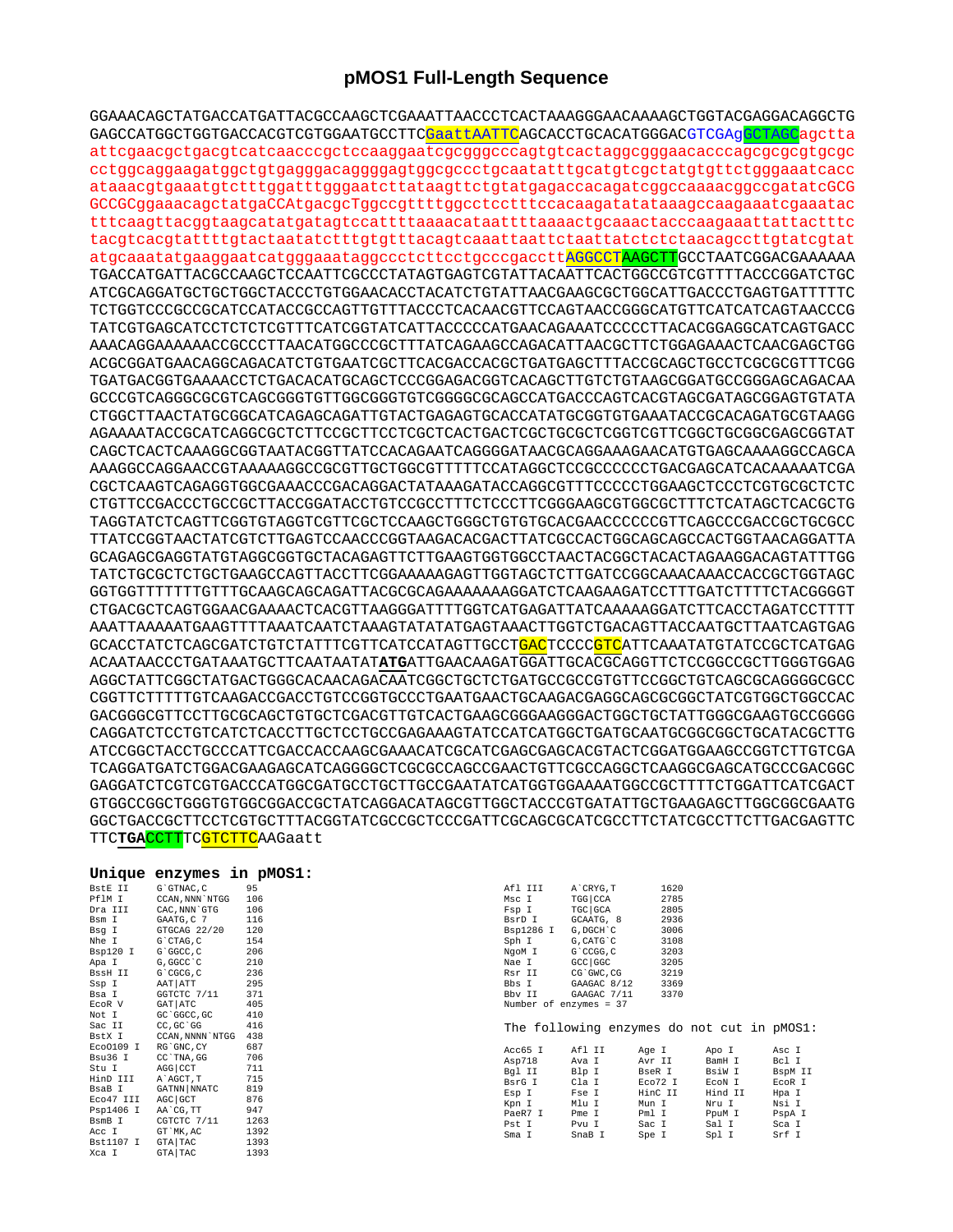|                     |             | pMOS1: sites sorted by name: |              |              |              | Dpn I             | (14)        | 1895<br>387  | 2304<br>816  | 2470<br>2188 | 2263         |
|---------------------|-------------|------------------------------|--------------|--------------|--------------|-------------------|-------------|--------------|--------------|--------------|--------------|
| Aat II              | (2)         | 149                          | 181          |              |              |                   |             | 2274         | 2282         | 2360         | 2372         |
| Acc I               | (1)         | 1392                         |              |              |              |                   |             | 2477         | 2876         | 2954         | 3035         |
| Aci I               | (46)        | 189                          | 204          | 223          | 409          | DpnII             | (14)        | 3044<br>385  | 3122<br>814  | 2186         | 2261         |
|                     |             | 413                          | 415          | 911          | 914          |                   |             | 2272         | 2280         | 2358         | 2370         |
|                     |             | 925<br>1208                  | 1081<br>1293 | 1097<br>1332 | 1152<br>1342 |                   |             | 2475         | 2874         | 2952         | 3033         |
|                     |             | 1384                         | 1409         | 1447         | 1460         |                   |             | 3042         | 3120         |              |              |
|                     |             | 1486                         | 1503         | 1546         | 1553         | Dra I             | (4)         | 528          | 541          | 2379         | 2398         |
|                     |             | 1574                         | 1665         | 1693         | 1820         | Dra III<br>Drd I  | (1)<br>(3)  | 106<br>1315  | 1728         | 2730         |              |
|                     |             | 1839<br>2214                 | 1960<br>2533 | 2070<br>2612 | 2205<br>2675 | Dsa I             | (3)         | 87           | 413          | 3135         |              |
|                     |             | 2769                         | 2833         | 2934         | 2937         | Eae I             | (9)         | 389          | 398          | 410          | 440          |
|                     |             | 3177                         | 3217         | 3222         | 3272         |                   |             | 797          | 2609         | 2783         | 3174         |
|                     |             | 3288                         | 3314         |              |              |                   |             | 3201<br>398  | 410          | 2609         |              |
| Afl III             | (1)         | 1620                         |              |              |              | Eag I<br>Ear I    | (3)<br>(4)  | 697          | 1504         | 3047         | 3257         |
| Aha II<br>Ahd I     | (4)<br>(2)  | 146<br>2513                  | 178<br>3373  | 284          | 2703         | Eco47 III         | (1)         | 876          |              |              |              |
| Alu I               | (19)        | 9                            | 31           | 64           | 161          | Eco57 I           | (3)         | 2167         | 2848         | 3280         |              |
|                     |             | 424                          | 717          | 758          | 1145         | Eco0109 I         | (1)         | 687          |              |              |              |
|                     |             | 1202                         | 1213         | 1262         | 1281         | ECOR II           | (5)         | 247<br>3088  | 1646         | 1767         | 1780         |
|                     |             | 1562                         | 1788         | 1878         | 1924         | ECOR V            | (1)         | 405          |              |              |              |
| Alw I               | (9)         | 2181<br>821                  | 2809<br>2182 | 3267<br>2268 | 2268         | Ehe I             | (2)         | 285          | 2704         |              |              |
|                     |             | 2365                         | 2366         | 2881         | 2948         | Fnu4H I           | (33)        | 159          | 410          | 413          | 833          |
|                     |             | 3127                         |              |              |              |                   |             | 914          | 1211         | 1214         | 1260         |
| AlwN I              | (2)         | 134                          | 2036         |              |              |                   |             | 1357<br>1547 | 1410<br>1665 | 1526<br>1820 | 1544<br>1963 |
| Apa I               | (1)         | 210                          |              |              |              |                   |             | 2028         | 2031         | 2237         | 2612         |
| ApaL I<br>Ase I     | (2)<br>(2)  | 1436<br>123                  | 1934<br>620  |              |              |                   |             | 2664         | 2675         | 2765         | 2770         |
| Ava II              | (2)         | 907                          | 3219         |              |              |                   |             | 2807         | 2848         | 2935         | 2938         |
| Ban I               | (4)         | 283                          | 2461         | 2702         | 2737         |                   |             | 2941         | 3177         | 3273         | 3314         |
| Ban II              | (2)         | 210                          | 3068         |              |              | Fok I             | (8)         | 3328<br>841  | 903          | 981          | 1167         |
| Bbe I               | (2)         | 287                          | 2706         |              |              |                   |             | 1308         | 2479         | 3027         | 3052         |
| Bbs I<br>Bbv I      | (1)<br>(10) | 3369<br>170                  | 1222         | 1271         | 1368         | Fsp I             | (1)         | 2805         |              |              |              |
|                     |             | 2039                         | 2042         | 2248         | 2776         | Gdi II            | (11)        | 390          | 397          | 399          | 409          |
|                     |             | 2818                         | 3339         |              |              |                   |             | 411          | 439          | 796          | 2608         |
| Bbv II              | (1)         | 3370                         |              |              |              |                   |             | 2610         | 3173         | 3200         |              |
| Bcn I               | (7)         | 813                          | 961          | 1267         | 1302         | Gsu I<br>Hae I    | (2)<br>(6)  | 101<br>451   | 1148<br>711  | 1635         | 1646         |
|                     | (4)         | 2001<br>155                  | 2708<br>219  | 2868         |              |                   |             | 2098         | 2785         |              |              |
| Bfa I<br>Bgl I      | (2)         | 397                          | 448          | 2115         | 2368         | Hae II            | (5)         | 287          | 878          | 1498         | 1868         |
| Bpm I               | (2)         | 102                          | 1149         |              |              |                   |             | 2706         |              |              |              |
| Bsa I               | (1)         | 371                          |              |              |              | Hae III           | (18)        | 208          | 391          | 400          | 412          |
| BsaA I              | (3)         | 583                          | 1374         | 3007         |              |                   |             | 442<br>799   | 451<br>1095  | 688<br>1635  | 711<br>1646  |
| BsaB I              | (1)         | 819                          |              |              |              |                   |             | 1664         | 2098         | 2611         | 2785         |
| BsaH I<br>BsaJ I    | (4)<br>(7)  | 146<br>87                    | 178<br>194   | 284<br>247   | 2703<br>413  |                   |             | 3176         | 3203         |              |              |
|                     |             | 1780                         | 2866         | 3135         |              | Hga I             | (5)         | 443          | 1157         | 1316         | 1730         |
| BsaW I              | (3)         | 1826                         | 1973         | 2734         |              |                   |             | 2308         |              |              |              |
| Bsg I               | (1)         | 120                          |              |              |              | HgiA I<br>HgiE II | (4)<br>(2)  | 1440<br>1438 | 1938<br>2199 | 2816         | 3006         |
| BsiC I              | (2)         | 118<br>401                   | 168<br>413   |              | 1960         | Hha I             | (21)        | 238          | 240          | 246          | 286          |
| BsiE I              | (5)         | 2612                         |              | 1536         |              |                   |             | 877          | 1223         | 1326         | 1356         |
| BsiHKA I            | (4)         | 1440                         | 1938         | 2816         | 3006         |                   |             | 1497         | 1530         | 1800         | 1867         |
| Bsm I               | (1)         | 116                          |              |              |              |                   |             | 1967         | 2141         | 2250         | 2697         |
| BsmA I              | (3)         | 372                          | 1264         | 2536         |              |                   |             | 2705<br>3332 | 2769         | 2806         | 3072         |
| BsmB I              | (1)         | 1263                         |              |              |              | HinD III          | (1)         | 715          |              |              |              |
| BsmF I<br>BsoF I    | (4)<br>(33) | 157<br>159                   | 284<br>410   | 893<br>413   | 2854<br>833  | Hinf I            | (11)        | 199          | 357          | 672          | 778          |
|                     |             | 914                          | 1211         | 1214         | 1260         |                   |             | 1176         | 1520         | 1595         | 1991         |
|                     |             | 1357                         | 1410         | 1526         | 1544         |                   |             | 2508         | 3188         | 3322         |              |
|                     |             | 1547                         | 1665         | 1820         | 1963         | HinI I<br>HinP I  | (4)<br>(21) | 146<br>236   | 178<br>238   | 284<br>244   | 2703<br>284  |
|                     |             | 2028<br>2664                 | 2031<br>2675 | 2237<br>2765 | 2612<br>2770 |                   |             | 875          | 1221         | 1324         | 1354         |
|                     |             | 2807                         | 2848         | 2935         | 2938         |                   |             | 1495         | 1528         | 1798         | 1865         |
|                     |             | 2941                         | 3177         | 3273         | 3314         |                   |             | 1965         | 2139         | 2248         | 2695         |
|                     |             | 3328                         |              |              |              |                   |             | 2703         | 2767         | 2804         | 3070         |
| Bsp120 I            | (1)         | 206                          |              |              |              | Hpa II            | (16)        | 3330<br>812  | 959          | 1266         | 1300         |
| Bsp1286 I<br>BspH I | (1)<br>(2)  | 3006<br>2340                 | 2537         |              |              |                   |             | 1827         | 1974         | 2000         | 2190         |
| BspM I              | (3)         | 142                          | 2590         | 2971         |              |                   |             | 2608         | 2685         | 2707         | 2735         |
| Bsr I               | (11)        | 211                          | 799          | 929          | 953          |                   |             | 2866         | 2956         | 3023         | 3204         |
|                     |             | 1368                         | 1399         | 2027         | 2040         | Hph I             | (6)         | 106<br>2357  | 318<br>2882  | 1241         | 1250         |
|                     |             | 2154                         | 2646         | 2847         |              | Kas I             | (2)         | 283          | 2702         |              |              |
| BsrB I<br>BsrD I    | (4)<br>(1)  | 191<br>2936                  | 1553         | 2535         | 3316         | Mae I             | (4)         | 155          | 219          | 2115         | 2368         |
| BssH II             | (1)         | 236                          |              |              |              | Mae II            | (11)        | 102          | 146          | 178          | 334          |
| BssS I              | (2)         | 1793                         | 3295         |              |              |                   |             | 577          | 582          | 947          | 1373         |
| Bst1107 I           | (1)         | 1393                         |              |              |              |                   |             | 2323         | 2819<br>214  | 3006<br>499  | 578          |
| BstB I              | (2)         | 118                          | 168          |              |              | Mae III           | (15)        | 95<br>954    | 977          | 1061         | 1274         |
| BstE II<br>BstN I   | (1)<br>(5)  | 95<br>249                    | 1648         | 1769         | 1782         |                   |             | 1369         | 1976         | 2039         | 2155         |
|                     |             | 3090                         |              |              |              |                   |             | 2438         | 2823         | 3129         |              |
| BstU I              | (13)        | 204                          | 238          | 240          | 409          | Mbo I             | (14)        | 385          | 814          | 2186         | 2261         |
|                     |             | 415                          | 1152         | 1221         | 1223         |                   |             | 2272         | 2280         | 2358         | 2370         |
|                     |             | 1326                         | 1667         | 2248         | 2769         |                   |             | 2475<br>3042 | 2874<br>3120 | 2952         | 3033         |
|                     |             | 3070                         |              |              |              | Mbo II            | (9)         | 267          | 685          | 1492         | 2281         |
| BstX I<br>BstY I    | (1)<br>(7)  | 438<br>814                   | 2261         | 2272         | 2358         |                   |             | 2354         | 3063         | 3273         | 3355         |
|                     |             | 2370                         | 2874         | 3120         |              |                   |             | 3370         |              |              |              |
| Bsu36 I             | (1)         | 706                          |              |              |              | Mme I             | (2)         | 1834         | 2018         |              |              |
| Cac8 I              | (23)        | 156                          | 206          | 238          | 242          | Mnl I             | (20)        | 53<br>461    | 65<br>699    | 144<br>949   | 261<br>1007  |
|                     |             | 440<br>1097                  | 719<br>1551  | 837<br>1637  | 879<br>1674  |                   |             | 1046         | 1226         | 1256         | 1518         |
|                     |             | 2234                         | 2597         | 2783         | 3002         |                   |             | 1728         | 1801         | 2052         | 2452         |
|                     |             | 3068                         | 3074         | 3102         | 3106         |                   |             | 2618         | 2754         | 3111         | 3303         |
|                     |             | 3147                         | 3151         | 3205         |              | Msc I<br>Mse I    | (1)<br>(15) | 2785         | 123          | 163          | 527          |
| Cfr10 I             | (2)         | 3022                         | 3203         |              |              |                   |             | 39<br>540    | 620          | 867          | 1087         |
| Csp6 I<br>Dde I     | (4)<br>(7)  | 68<br>706                    | 591<br>713   | 1427<br>890  | 3008<br>1430 |                   |             | 1119         | 1401         | 2326         | 2378         |
|                     |             |                              |              |              |              |                   |             |              |              |              |              |